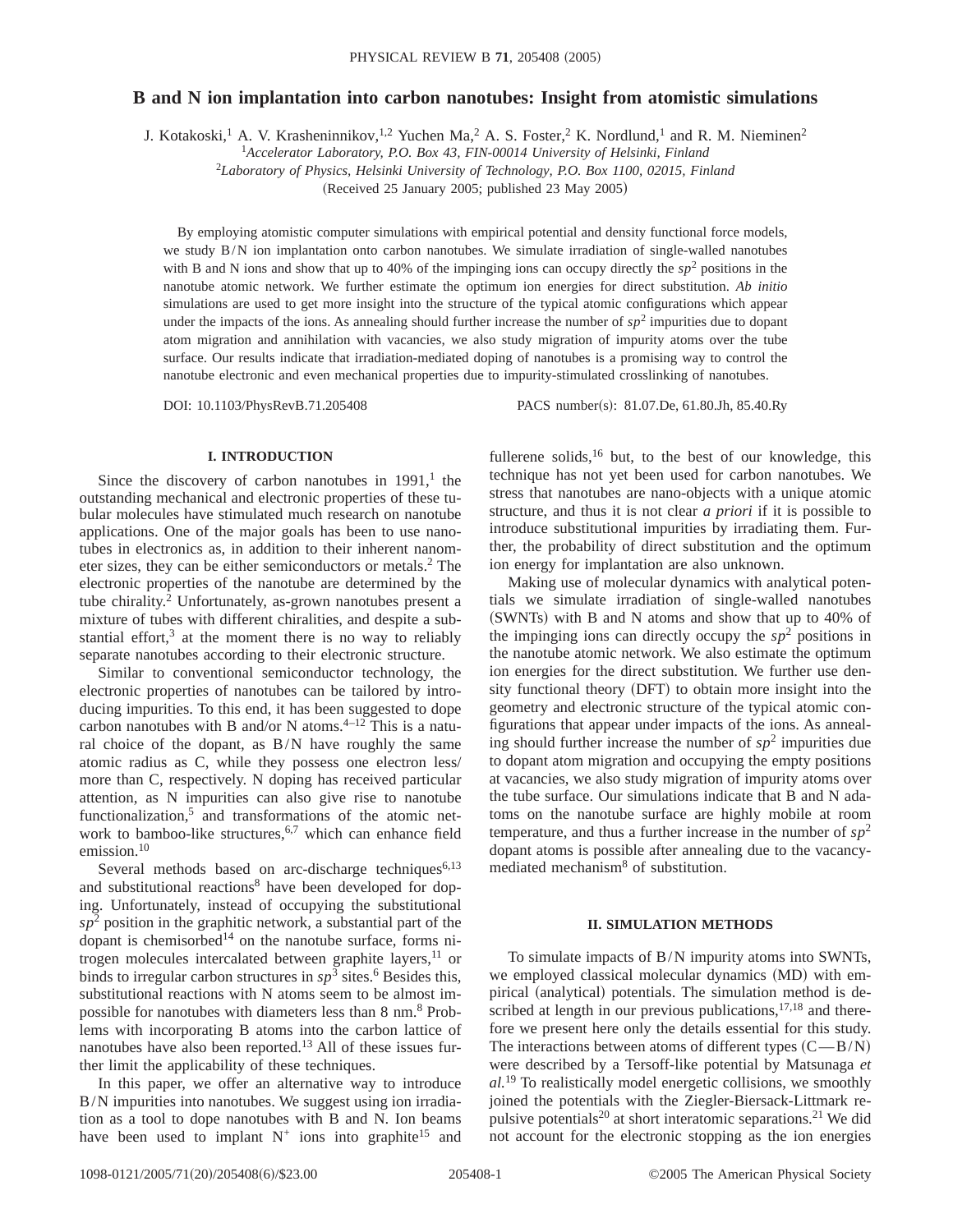were low and the nuclear slowing down governed the collisional phase.

To get more insight into the structures and energetics of the typical atomic configurations which appear under irradiation, we also ran DFT calculations. We used the plane wave basis VASP code, $22,23$  implementing the generalized gradient approximation of Perdew *et al.*<sup>24</sup> We used projected augmented wave potentials<sup>25,26</sup> to describe the core  $(1s^2)$  electrons. A kinetic energy cutoff of 400 eV was found to converge the total energy of our systems to within 1 meV. Brillouin zone sampling is performed using the *k*-points generation scheme of Monkhorst-Pack<sup>27</sup> ( $\Gamma$ -point included).

We stress that dynamical simulations of B/N ion impacts onto nanotubes can nowadays be carried out by employing empirical potentials only, as DFT dynamical calculations are computationally too expensive, since many runs with different impact parameters are required to obtain comprehensive statistics. Note that the analytical potential we used was developed for cubic boron-carbon-nitride systems and its parameterization did not include any graphitic systems with  $sp<sup>2</sup>$ -hybridization of atoms. Thus, one could not expect a perfect agreement between the DFT and empirical potential data. However, as we show below, all the irradiation-induced atomic configurations calculated by the empirical method proved to be stable within the DFT approach, and the geometry and energetics of the typical impurity atom-nanotube atomic configurations calculated by the empirical potential and DFT methods are in qualitative agreement.

As an additional test for the dynamical simulations of ion impacts, we also ran simulations with the Brenner II potential<sup>28</sup> (with parameters for carbon), assuming that B and N atoms are chemically equivalent to C, but with the correct atomic mass. This made it possible to assess how sensitive to the potential parameters the results of calculations were. We obtained very close data on the defect distribution and appearance probabilities,<sup>29</sup> which indicated that the results depended only weakly on chemical interactions; rather they were governed by the collisional phase.

### **III. RESULTS AND DISCUSSION**

#### **A. Dynamical simulations of N/B ion impacts onto SWNTs**

We started with dynamical simulations of SWNT bombardment with B and N ions.<sup>30</sup> We considered individual armchair  $(10,10)$  SWNTs with a diameter of 1.4 nm. We simulated impacts of the ions with different energies onto a 100 Å long SWNT. The ion impact points were randomly chosen. The ion beam direction was assumed to be perpendicular to the SWNT axis. To obtain representative statistics, for each ion energy we ran 200 independent simulations and averaged the results. Periodic boundary conditions were employed, and the Berendsen temperature control technique<sup>31</sup> was used at the tube boundaries to account for the energy dissipation at the borders. The simulation temperature was chosen to be  $0 K$  (the system temperature before the ion impact). When the collisional phase was over, the system was quenched to zero temperature over 30 ps, which is the typical time of epithermal energy dissipation in carbon systems.<sup>32</sup>



FIG. 1. Most abundant atomic configurations after B/N ion impacts onto single-walled carbon nanotubes. (a) perfect  $sp^2$  impurity, (b) bridge, (c) rocket, and (d)  $sp^2+C$  configurations in a (10,10) SWNT as calculated with the analytical model. The dark spheres represent the dopant atom, the light ones carbon atoms.  $(e)$  and  $(f)$ The rocket configurations in a  $(5,5)$  SWNT as calculated with the DFT model. Note partial mending of the defects by dangling bond saturation.

As finite temperatures can be important for the defect evolution, we also studied the annealing of defects. In these simulations, after the completion of the collisional phase we increased the temperature up to 1500 K and simulated the system behavior for 0.1 ns. This computational technique made it possible to account, at least partially, for defect annealing at low/room temperatures but on a macroscopic time scale, and thus get rid of spurious metastable configurations.17

To differentiate between direct and annealing-mediated substitution, we analyzed defect configurations before and after the annealing. We found that there are four different implant atom-SWNT configurations which dominate for both B and N. These configurations are shown in Fig. 1. The most important configuration is the perfect  $sp^2$  position of the dopant in the nanotube atomic network [see Fig. 1(a)]. Another widespread configuration, especially at low energies of the ions, is the B/N adatom on the tube surface [Fig. 1(b)].

In addition to these two configurations, the most prolific atomic configurations proved to be as follows: in the "rocket" defect type, the impact of the dopant atom has displaced a C away from the SWNT network and has replaced another C (two carbon atoms are missing cf.  $sp^2$  defect) [Fig. 1(c)]; in the  $sp^2+C$  defect type [Fig. 1(d)], the dopant atom has replaced a carbon atom that remains bonded to the dop-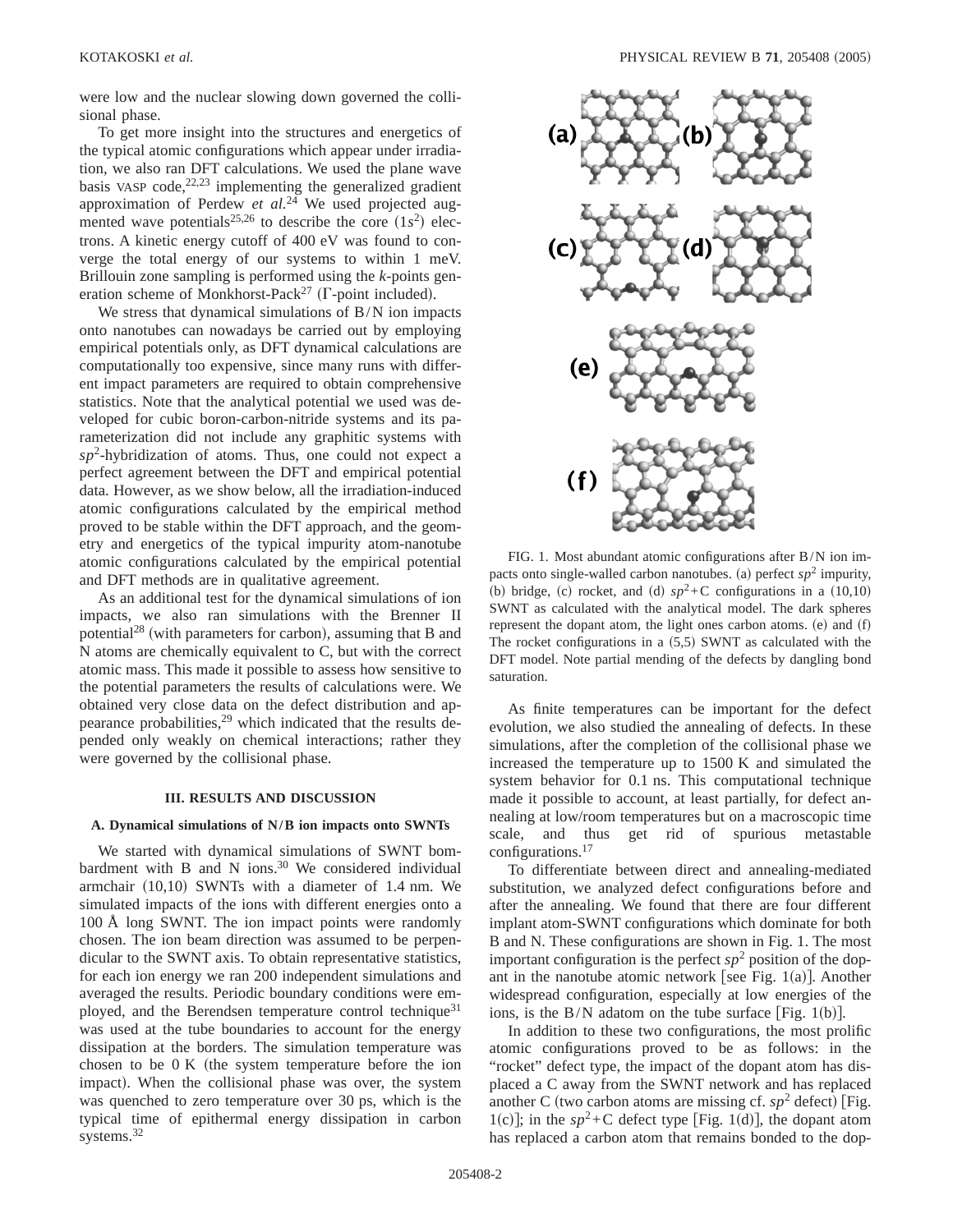

FIG. 2. Probabilities for coordination numbers for B as functions of the initial ion energy. The open/full symbols stand for the results before/after the annealing.

ant. This configuration was particularly common for B. These defect types make up 70%–80% of all final configurations for bonded B before and 70%–90% after the annealing. For bonded N these probabilities are 45%–85% and 50%–80%, respectively.

An alternative way to analyze the overall effect of ion impacts onto nanotubes is to count the number of nearest neighbors (the coordination number) of the dopant atoms. We calculated the coordination number for every dopant atom after every run. The number of dopant atoms with different coordinations per one impinging ion (coordination number probabilities) are shown in Figs. 2 and 3 for B and N, respectively, as functions of ion energy. It is evident that the probabilities for three-coordinated dopant atoms have maxima near 50 eV. For boron, the probability can be up to 40%, and almost 50% for nitrogen.

Note that at low ion energies the ion can be bounced back by the tube (or just scattered), so that the ion remains zero coordinated. Thus, the sum over all probabilities shown in Figs. 2 and 3, and Table I is less than unity. The fraction of



FIG. 3. Probabilities for coordination numbers for N as functions of the initial ion energy. The open/full symbols stand for the results before/after the annealing.

TABLE I. Defect types and their relative abundance (the probability to appear) before (the first row) and after annealing (the second row).  $V_C$  is the number of missing C atoms, i.e., C vacancies. Note that because some dopant atoms are scattered away from or transmitted through the tube, the sum of all cases is less than unity. The total abundance of defects does in some cases increase after annealing when atoms which are zerofold bonded before annealing bond with the tube network during annealing. The estimated standard deviation is about 0.05 in the values presented in the table.

|               |          | Boron |        |        | Nitrogen |        |        |
|---------------|----------|-------|--------|--------|----------|--------|--------|
| Type          | $V_C$    | 50 eV | 150 eV | 300 eV | 50 eV    | 150 eV | 300 eV |
| $sp^2$        | 1        | 0.30  | 0.23   | 0.09   | 0.40     | 0.16   | 0.17   |
|               |          | 0.28  | 0.27   | 0.12   | 0.40     | 0.39   | 0.11   |
| <b>Bridge</b> | 0        | 0.04  | 0.01   | 0.01   | 0.03     | 0.05   | 0.01   |
|               |          | 0.05  | 0.00   | 0.00   | 0.00     | 0.00   | 0.02   |
| Rocket        | 2        | 0.00  | 0.03   | 0.00   | 0.00     | 0.03   | 0.01   |
|               |          | 0.00  | 0.00   | 0.00   | 0.00     | 0.03   | 0.03   |
| $sp^2$        | $\theta$ | 0.15  | 0.02   | 0.00   | 0.00     | 0.00   | 0.00   |
| $+C$          |          | 0.15  | 0.05   | 0.00   | 0.00     | 0.00   | 0.00   |
| Other         |          | 0.14  | 0.23   | 0.13   | 0.19     | 0.37   | 0.12   |
| <b>Bonded</b> |          | 0.25  | 0.27   | 0.20   | 0.19     | 0.20   | 0.23   |

ions that remains in the tube decreases with energies above 50 eV.

If we only consider those dopants that stay in the tube, the values in Table I show that the probability for dopant atoms in the tube to achieve the substitutional  $sp<sup>2</sup>$  configuration is about 50% for B and 65% for N at 50 eV before annealing. At 300 eV the corresponding probabilities are 40% for B and 55% for N. From these numbers one notices that the probability of achieving the  $sp^2$  configuration (for dopants staying in the tube) decreases only relatively weakly with energy. However, note that the relative amount of complex defect types increases with energy. Hence, the lowest energies are still the best to achieve high fractions of substitutional  $sp^2$ defects.

The probability maximum at  $\sim$  50 eV can be understood in terms of kinetic energy transfer. In our force model, a C atom must have a kinetic energy of about 25 eV to leave its position in the atomic network. Within the binary collision approximation, this corresponds to energies of ions of about  $30$  eV (for a head-on collision). However, the impact parameter is randomly distributed, so that on average the ion should have a higher energy. Besides this, an additional energy is required due to multi-atom interactions governed by the cutoff range—the ion kinetic energy is transferred to both the recoil and its environment. When the ion energy further increases, the ions just go through the nanotube. Note that the number of defects in the nanotube atomic network also decreases at higher energies due to lower momentum transfer.<sup>18</sup>

As dopant atoms can have the same coordination in different atomic configurations, we carried out a more detailed analysis of the final structures and the dopant bonding. The relative probabilities of the defects to appear are listed in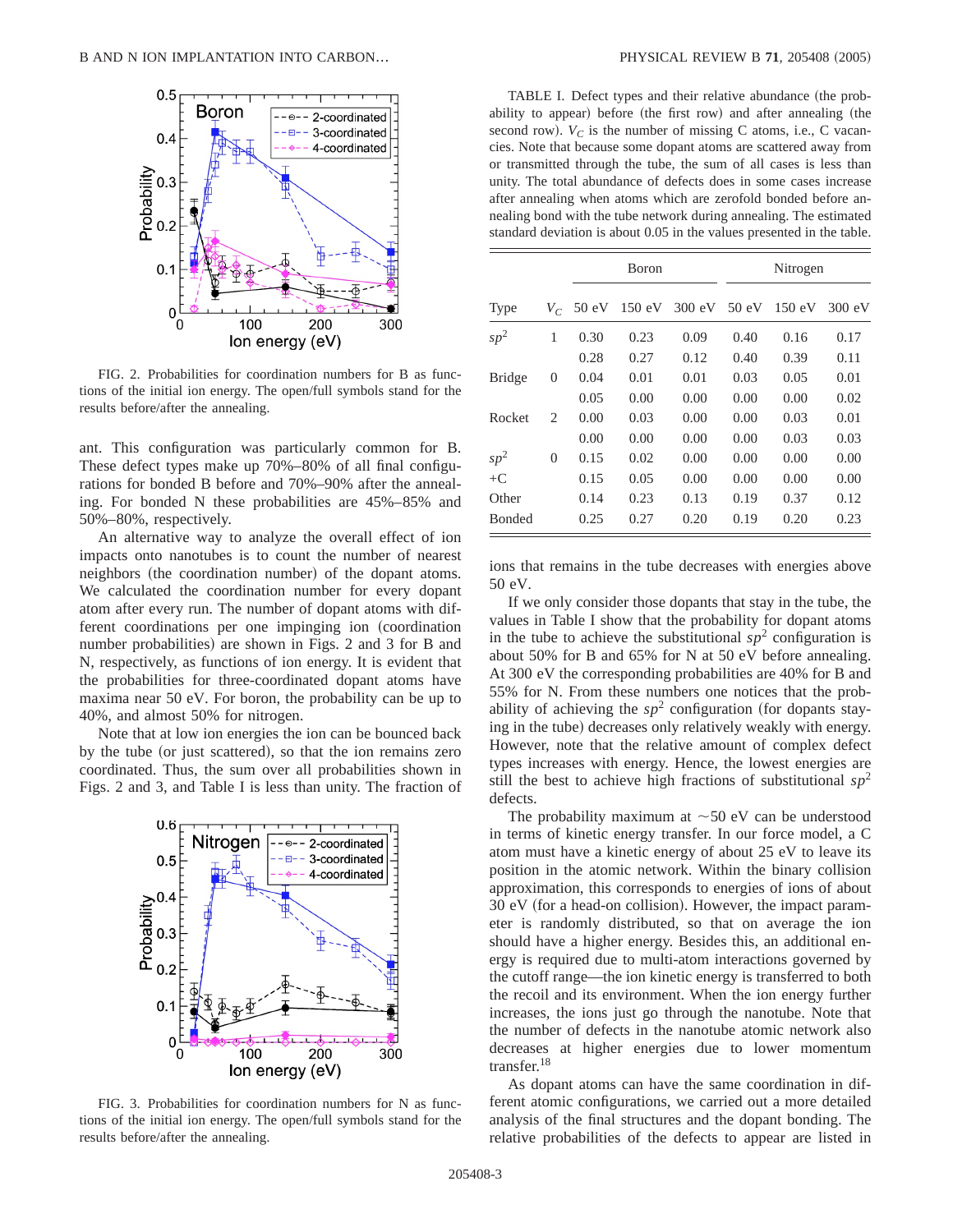Table I for different defect types. The maximum probabilities for dopant atoms to end up in the  $sp<sup>2</sup>$  configuration are  $\sim$ 30% for B and  $\sim$ 40% for N. Thus, nearly all threecoordinated impurity atoms are in the  $sp<sup>2</sup>$  configuration.

We obtained qualitatively similar results for  $(5,5)$  SWNTs. We did not systematically study how the optimum energy depends on the SWNT diameter, but our simulations unambiguously show that substitution is possible for nanotubes with arbitrary diameters. Thus, if indeed the substitution reaction mechanism does not work for nanotubes with diameters less than  $8 \text{ nm}$ , the irradiation-mediated method should be able to overcome the limitations of the chemical methods.

## **B. Density functional theory calculations of dopant atomnanotube configurations**

In order to get more insight into the structures and energetics of the typical atomic configurations which appear after irradiation, we ran DFT calculations as described above. Throughout this section, when listing the numbers, we refer to the results of DFT simulations unless stated otherwise.

We chose a graphite sheet and a  $(5,5)$  SWNT as the two limiting cases. The curvature of the  $(10, 10)$  tubes used in irradiation simulations is between that of the  $(5, 5)$  tube and the graphite. The  $(10, 10)$  and  $(5, 5)$  tubes have the same chirality, so the properties of the  $(10, 10)$  tubes used in the dynamical simulations could be interpolated from those of the graphite and the  $(5, 5)$  tube.

We first calculated the energies of  $B/N$  atoms in the  $sp^2$ substitution configurations [see Fig. 1(a)]. We found that it costs 1.86 and 1.76 eV to substitute a carbon atom with N in a graphite sheet and  $(5, 5)$  tube, respectively. A very similar value of 1.7 eV was recently obtained for a  $(5, 5)$  tube.<sup>12</sup> The decrease in the formation energy from graphite to the  $(5, 5)$ tube is consistent with the proposal that N atom prefers a nonplanar surrounding in the graphitic materials,  $33,34$  although the actual buckling occurs at concentrations of N atoms exceeding  $20\%$ .<sup>33</sup> Calculations for  $(7,0)$  and  $(9,0)$ SWNTs gave 1.24 and 1.61 eV, respectively, which further validates this assumption. For B dopant atoms, the cost of substitution is 3.64 eV for graphite and 3.08 eV for a  $(5,5)$ SWNTs.

As for adatoms on graphene and the outer surface of the tubes [Fig.  $1(b)$ ], both N and B adatoms occupy the *bridge* position on top of C- $\sim$ C bonds, similar to C adatoms.<sup>35,36</sup> Note that in nanotubes there are two different kinds of bonds (oriented parallel/perpendicular to the tube  $axis.<sup>36</sup>$  In what follows, we refer to the "perpendicular" configurations, which are always lower in energy.

When the N atom is in the bridge configuration on the graphite plane, the distance between the N atom and the nearest neighbor is 1.45 Å. The adsorption energy is 3.94 eV. The two C atoms bonded to the N atom become  $sp^3$ -hybridized and the distance between them is 1.58 Å. However, the interaction between the B adatom and the graphite is much weaker. The adsorption energy is 1.27 eV. The distance between the B atom and the nearest carbon atom is 1.83 Å and the distortion of the graphite sheet is much smaller. The  $C-C$  bond between the two carbon atoms nearest to the B atom increases to 1.47 Å. For the  $N/B$ adatoms adsorbed on the outer surface of the  $(5,5)$  SWNT [Fig. 1(b)], the N/B atom breaks the C—C bond between the two carbon atoms bonded to the  $N/B$  atoms, occupying out-of-plane positions. The length of the  $N-C/B-C$ bonds are 1.40 Å/1.49 Å, and the adsorption energies are 5.81 eV/2.76 eV.

DFT calculations for the rocket configuration in a  $(5,5)$ SWNT showed that the saturation of dangling bonds gives rise to a drop in energy and that the configuration showed in Fig.  $1(f)$  has the lowest energy. The analytical potential gave the same results for  $(5,5)$  tubes, but for tubes with larger diameters the reconstruction did not occur. For the rocket configuration in graphite, the distance between the two twocoordinated carbon atoms is 1.88 Å. Electron density contours show that there is weak interaction between them.

It is worth mentioning that all atomic configurations that appeared after irradiation proved to be stable within both the DFT and empirical potential approaches. The analytical potential results gave different values of the adsorption/ substitution energies, but nevertheless, correctly reproduced the effect of curvature on the energetics.

# **C. Diffusion of dopant atoms and their recombination with vacancies**

One can expect that annealing should further increase the number of  $sp^2$  impurities due to dopant atom migration and annihilation with vacancies created by energetic recoils. Indeed, even when the ion energy is higher than optimal for direct substitution, every impact creates many vacancies. Consequently, if the dopant atoms are mobile in the sample, they will likely find a vacancy and recombine with it. Knowing the dopant atom migration energies is also indispensable for understanding electron irradiation-induced transformations in nanotubes and other  $B - C - N$  systems.<sup>37</sup>

In our dynamical calculations we partly took into account the annealing of defects on the macroscopic time scale by elevating the temperature and running simulations for a short time. However, Tersoff-like potentials are known to overestimate the migration barrier due to the presence of a finite cutoff for atom interactions.36 To obtain more reliable data, we calculated the barrier for N/B adatoms on a graphene sheet by the DFT method. We could not systematically calculate the barriers for tubes with different diameters due to computational limitations, but, similar to the case of carbon adatoms on the outer surface of nanotubes, the finite curvature should be important only for nanotubes with diameters less than 1 nm.36

We used the nudged elastic band method $38,39$  implemented into VASP to determine minimum barrier energy diffusion paths between known initial and final atomic configurations. The nudged elastic band method starts from a chain of configurations interpolating between the initial and the final geometries. The atomic positions in the different configurations are then iteratively optimized using only the ionic-force components perpendicular to the hypertangent.

The energy barrier for the N/B adatoms to migrate to the adjacent equilibrium bridge-like position were found to be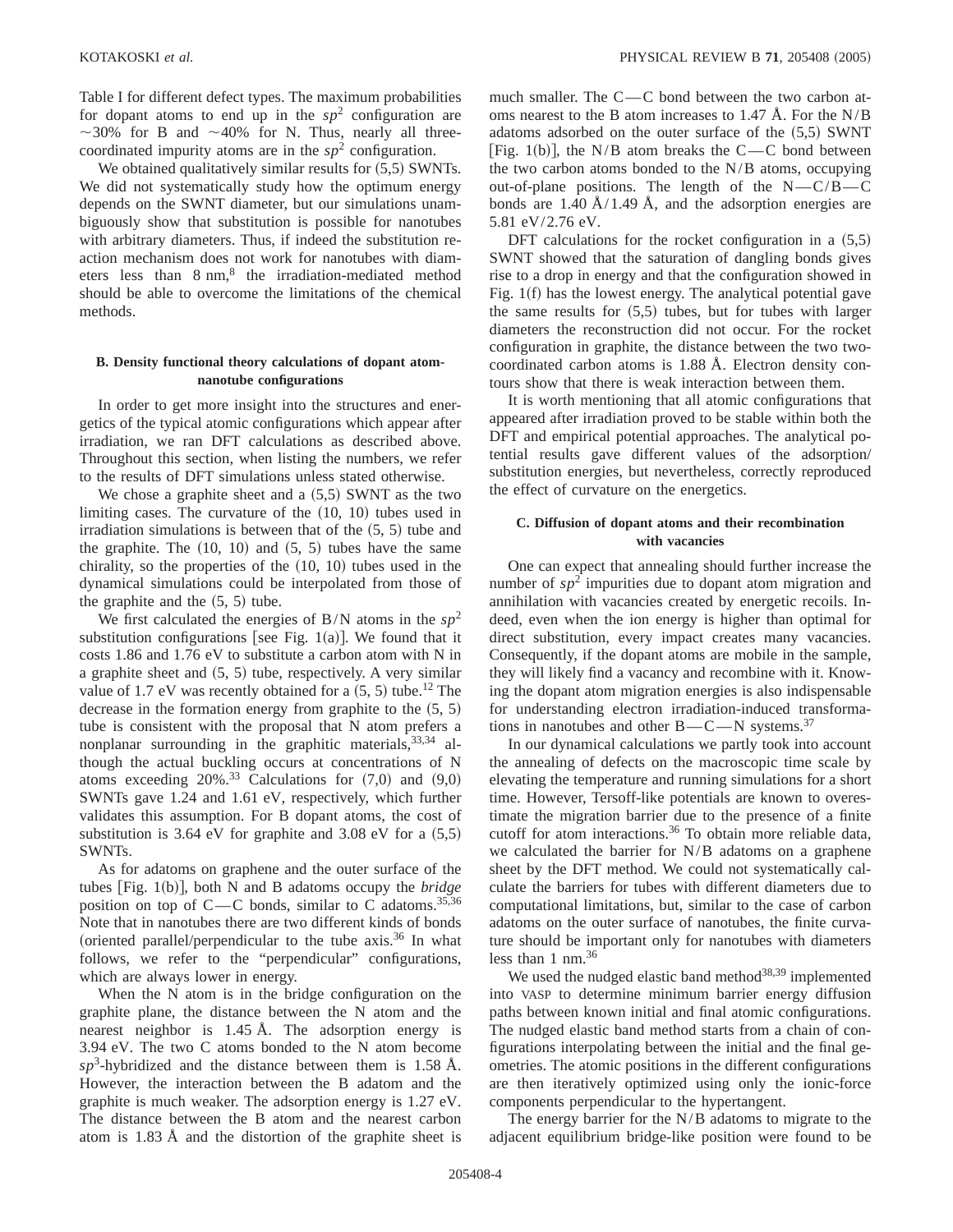1.1/0.1 eV, with the migration path being a nearly straight line connecting the adjacent equilibrium positions, similar to that of the carbon adatom on the graphite surface.<sup>35</sup> Note also that for adatoms inside the tube, the migration barrier should be even smaller due to the negative curvature. Thus, the dopant atoms, especially boron, are mobile at room temperatures, which should facilitate the annealing.

## **IV. DISCUSSION AND CONCLUSIONS**

Making use of molecular dynamics with analytical potentials, we simulated irradiation of single-walled nanotubes with low-energy B and N ions. We showed that up to 40% of the impinging ions can occupy directly the  $sp<sup>2</sup>$  positions in the nanotube atomic network. Given that at optimum ion energies about 65% of the impinging ions get stuck in the tube, this value makes up two thirds of the stopped ions. This is a remarkably high number if one compares it, e.g., to the doping of conventional semiconductors like Si, where hightemperature annealing is usually needed to achieve a sizeable fraction of substitutional positions.40

We also estimated the optimum ion energies for the direct substitution, which are around 50 eV. We showed that, in addition to the perfect substitutional position, the dopant atom can form other stable/metastable configurations with the carbon atoms at the surface of the intact nanotube and a nanotube with irradiation-induced vacancies.

We further ran *ab initio* simulations to get more insight into the structure and energetics of the typical dopant atom/ defect configurations that appear under the impacts of the ions. As annealing should further increase the number of  $sp^2$ impurities due to dopant atom migration and annihilation with vacancies, we also studied migration of impurity atoms over the tube surface. We found that the migration barriers for nitrogen and boron adatoms are 1.1 and 0.1 eV, respectively. Thus both types of adatoms should be mobile at room temperature, and a further increase in the number of  $sp^2$ dopant atoms is possible after sample annealing due to recombination of the dopant adatoms with vacancies.<sup>8</sup>

As dopant atoms change the local electronic structure of the nanotube,  $5-10,12$  our results indicate that irradiationmediated doping of nanotubes is a promising way to control the nanotube electronic properties. In particular, by employing spatially localized ion irradiation, it is further possible to dope predetermined parts of the nanotube, and thus make a superstructure, which can lead to the development of new nanotube-based electronic devices. In such experiments, other carbon nanotubes can be used as masks $41$  to protect the areas of the irradiated tube. Mechanical properties of the nanotube macroscopic samples can be altered as well due to impurity-stimulated crosslinking between graphitic shells<sup>42</sup> and individual nanotubes.<sup>5</sup>

In conclusion, our results show that low-energy ion implantation is a promising way to achieve a high fraction of substitutional B and N dopants in a carbon nanotube atomic network.

## **ACKNOWLEDGMENTS**

The research was supported by the Academy of Finland under Project Nos. 48751, 50578, and 202737, the Academy of Finland Center of Excellence Program (2000–2005), and partially by the ELENA project within the Academy of Finland TULE program. Grants of computer time from the Center for Scientific Computing in Espoo, Finland are gratefully acknowledged.

- <sup>1</sup> S. Iijima, Nature (London) **354**, 56 (1991).
- <sup>2</sup>*Carbon Nanotubes, Synthesis, Structure, Properties and Applications*, edited by M. S. Dresselhaus, G. Dresselhaus, and P. Avouris (Springer, Berlin, 2001).
- <sup>3</sup>R. C. Haddon, J. Sippel, A. G. Rinzler, and F. Papadimitrakopoulos, MRS Bull. **29**, 252 (2004).
- 4M. Terrones *et al.*, Appl. Phys. A: Mater. Sci. Process. **65**, 355  $(2002).$
- 5A. H. Nevidomskyy, G. Csányi, and M. C. Payne, Phys. Rev. Lett. 91, 105502 (2003).
- 6R. Droppa, Jr., C. T. M. Ribeiro, A. R. Zanatta, M. C. dos Santos, and F. Alvarez, Phys. Rev. B 69, 045405 (2004).
- $7$  J. W. Jang, C. E. Lee, S. C. Lyu, T. J. Lee, and C. J. Lee, Appl. Phys. Lett. **84**, 2877 (2004).
- 8D. Srivastava, M. Menon, C. Daraio, S. Jin, B. Sadanadan, and A. M. Rao, Phys. Rev. B **69**, 153414 (2004).
- 9L. H. Chan, K. H. Hong, D. Q. Xiao, T. C. Lin, S. H. Lai, W. J. Hsieh, and H. C. Shih, Phys. Rev. B 70, 125408 (2004).
- 10R. C. Che, L.-M. Peng, and M. S. Wang, Appl. Phys. Lett. **85**, 4753 (2004).
- $11$  H. C. Choi, S. Y. Bae, J. Park, K. Seo, C. Kim, B. Kim, H. J. Song, and H.-J. Shin, Appl. Phys. Lett. **85**, 5742 (2004).
- $12$  H. S. Kang and S. Jeong, Phys. Rev. B **70**, 233411 (2004).
- 13M. Glerup, J. Steinmetz, D. Samaille, O. Stéphan, S. Enouz, A. Loiseau, S. Roth, and P. Bernier, Chem. Phys. Lett. **387**, 193  $(2004).$
- 14Q. Zhao, M. B. Nardelli, and J. Bernholc, Phys. Rev. B **65**, 144105 (2002).
- <sup>15</sup> I. Shimoyama, G. Wu, T. Sekiguchi, and Y. Baba, Phys. Rev. B **62**, R6053 (2000).
- 16M. Mehring, W. Scherer, and A. Weidinger, Phys. Rev. Lett. **93**, 206603 (2004).
- 17A. V. Krasheninnikov, K. Nordlund, M. Sirviö, E. Salonen, and J. Keinonen, Phys. Rev. B **63**, 245405 (2001).
- 18A. V. Krasheninnikov, K. Nordlund, and J. Keinonen, Phys. Rev. B 65, 165423 (2002).
- 19K. Matsunaga, C. Fisher, and H. Matsubara, Jpn. J. Appl. Phys. **39**, L48 (2000).
- <sup>20</sup> J. F. Ziegler, J. P. Biersack, and U. Littmark, *The Stopping and Range of Ions in Matter* (Pergamon, New York, 1985).
- 21K. Nordlund, J. Keinonen, and T. Mattila, Phys. Rev. Lett. **77**, 699 (1996).
- <sup>22</sup>G. Kresse and J. Furthmüller, Comput. Mater. Sci. **6**, 15 (1996).
- $^{23}$ G. Kresse and J. Furthmüller, Phys. Rev. B 54, 11 169 (1996).
- <sup>24</sup> J. P. Perdew, J. A. Chevary, S. H. Vosko, K. A. Jackson, M. R. Pederson, D. J. Singh, and C. Fiolhais, Phys. Rev. B **46**, 6671